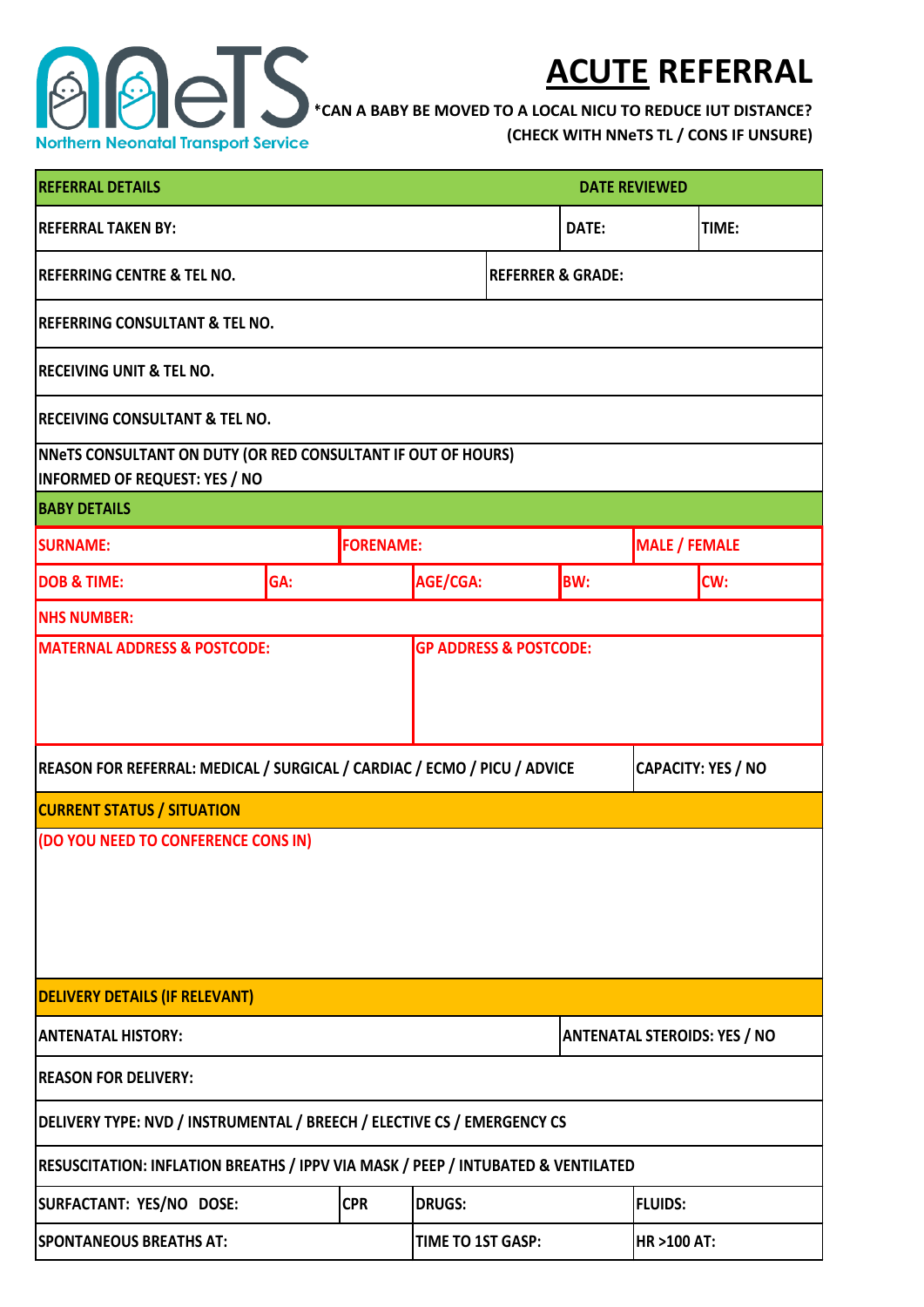| <b>CURRENT CLINICAL STATUS</b>                                                                                                     |                                            |                                                    |                                                     |              |                                          |                                                       |                            |                                    |                    |       |  |
|------------------------------------------------------------------------------------------------------------------------------------|--------------------------------------------|----------------------------------------------------|-----------------------------------------------------|--------------|------------------------------------------|-------------------------------------------------------|----------------------------|------------------------------------|--------------------|-------|--|
| $\mathsf{A}$                                                                                                                       |                                            | <b>NO SUPPORT</b><br>LOW FLOW:                     |                                                     |              | <b>LPM</b>                               | <b>HFNC:</b><br><b>LPM</b>                            |                            | <b>CPAP:</b><br>CMH <sub>2</sub> O |                    |       |  |
| $\mathbf B$                                                                                                                        |                                            | <b>VENTILATED</b><br><b>ETT SIZE &amp; LENGTH:</b> |                                                     | <b>MODE:</b> | PIP/PEEP:                                | <b>RATE:</b><br>Ti:<br>NITRIC:                        |                            |                                    | FIO <sub>2</sub> : | SATS: |  |
| $\mathsf{C}$                                                                                                                       |                                            |                                                    | BP:                                                 | $mmhg$ CRT:  |                                          | <b>ACCESS</b>                                         |                            |                                    |                    |       |  |
|                                                                                                                                    | HR:                                        |                                                    |                                                     |              |                                          | UVC / UAC / PICC / PERIPHERAL X1, X2                  |                            |                                    |                    |       |  |
|                                                                                                                                    | <b>BLOOD GAS</b><br><b>DATE &amp; TIME</b> |                                                    | <b>SITE</b>                                         | PH           | PCO <sub>2</sub>                         | PO <sub>2</sub>                                       | HCO <sub>3</sub>           | <b>BE</b>                          | <b>LAC</b>         | GLU   |  |
|                                                                                                                                    |                                            |                                                    | A/V/C                                               |              |                                          |                                                       |                            |                                    |                    |       |  |
|                                                                                                                                    |                                            |                                                    | A/V/C                                               |              |                                          |                                                       |                            |                                    |                    |       |  |
|                                                                                                                                    | <b>OTHER RELEVANT BLOOD RESULTS:</b>       |                                                    |                                                     |              |                                          |                                                       |                            |                                    |                    |       |  |
|                                                                                                                                    | NEUROLOGICAL CONCERNS: YES / NO            |                                                    |                                                     |              |                                          |                                                       |                            |                                    |                    |       |  |
|                                                                                                                                    |                                            | <b>PRETERM</b>                                     | SEIZURES: YES / NO                                  |              | <b>DESCRIPTION:</b>                      |                                                       |                            |                                    |                    |       |  |
|                                                                                                                                    |                                            |                                                    | IVH: YES / NO                                       |              |                                          |                                                       |                            |                                    |                    |       |  |
| D                                                                                                                                  | <b>TERM or HIE</b>                         |                                                    | <b>DESCRIPTION:</b><br><b>SEIZURES: YES / NO</b>    |              |                                          |                                                       |                            |                                    |                    |       |  |
|                                                                                                                                    |                                            |                                                    | <b>SUSPECTED HIE:</b><br>YES / NO                   |              |                                          | <b>ENCEPHALOPATHY SCORE: MILD / MODERATE / SEVERE</b> |                            |                                    |                    |       |  |
|                                                                                                                                    |                                            |                                                    | COOLING: YES / NO                                   |              | PASSIVE / ACTIVE   TIME COOLING STARTED: |                                                       |                            |                                    |                    |       |  |
| E                                                                                                                                  | <b>OTHER EXAMINATION FINDINGS:</b>         |                                                    |                                                     |              | TEMP:                                    |                                                       |                            |                                    |                    |       |  |
| <b>MEDICATION</b>                                                                                                                  |                                            |                                                    |                                                     |              |                                          |                                                       |                            |                                    |                    |       |  |
| <b>INOTROPES:</b>                                                                                                                  |                                            |                                                    | <b>OTHER MEDICATIONS:</b>                           |              |                                          |                                                       |                            |                                    |                    |       |  |
| <b>TOTAL</b><br><b>FLUIDS / FEEDS</b>                                                                                              |                                            |                                                    | ML / KG 10% Dex / 10% DexSal / TPN / OTHER (STATE): |              |                                          |                                                       |                            |                                    |                    |       |  |
|                                                                                                                                    |                                            |                                                    | <b>METHOD /FREQUENCY:</b>                           |              |                                          | <b>FEED TYPE:</b>                                     |                            |                                    |                    |       |  |
| <b>IMAGING</b>                                                                                                                     |                                            |                                                    |                                                     |              |                                          |                                                       |                            |                                    |                    |       |  |
| X-RAY: CXR / AXR<br><b>X-RAY FINDINGS:</b>                                                                                         |                                            |                                                    |                                                     |              |                                          |                                                       | <b>XRAY SENT: YES / NO</b> |                                    |                    |       |  |
| <b>Cr USS FINDINGS:</b>                                                                                                            |                                            |                                                    |                                                     |              |                                          |                                                       |                            |                                    |                    |       |  |
| <b>INFECTION CONTROL ISSUES</b>                                                                                                    |                                            |                                                    |                                                     |              |                                          |                                                       |                            |                                    |                    |       |  |
| YES / NO<br><b>DETAILS:</b>                                                                                                        |                                            |                                                    |                                                     |              |                                          |                                                       |                            |                                    |                    |       |  |
| <b>SAFEGUARDING</b>                                                                                                                |                                            |                                                    |                                                     |              |                                          |                                                       |                            |                                    |                    |       |  |
| <b>CURRENT SAFEGUARDING CONCERNS: YES / NO</b><br>IF YES, HAVE REFERRING UNIT D/W RECEIVING UNIT YES/NO (IF NOT ADVISE TO DO THIS) |                                            |                                                    |                                                     |              |                                          |                                                       |                            |                                    |                    |       |  |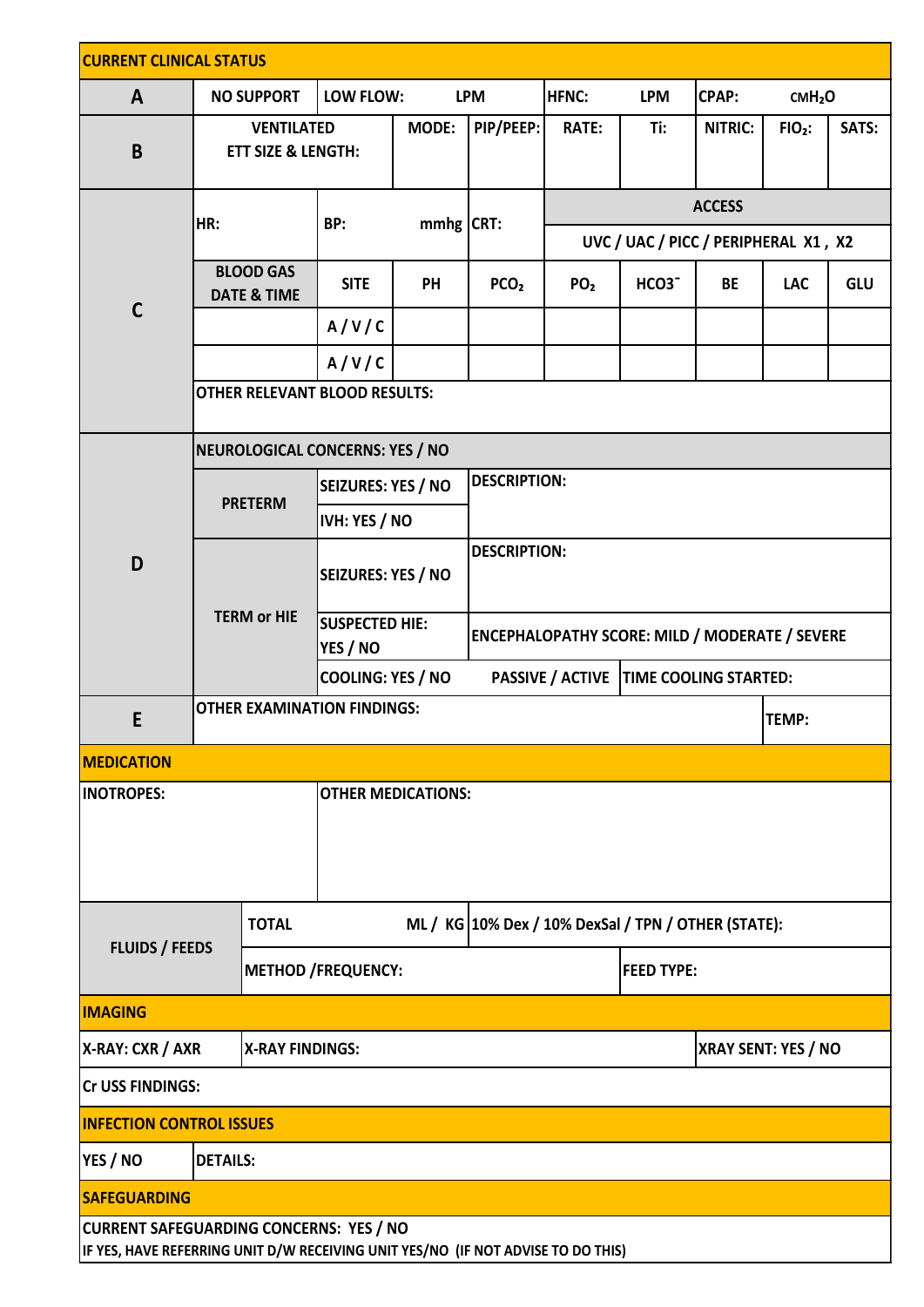| PRE-DEPATURE CALL (DOCUMENT FURTHER ADVICE OR CLINICAL CHANGES ON ADVICE / CONTINUATION SHEET)                                |                 |                               |                         |                            |       |                                |  |  |  |
|-------------------------------------------------------------------------------------------------------------------------------|-----------------|-------------------------------|-------------------------|----------------------------|-------|--------------------------------|--|--|--|
| <b>MADE BY:</b>                                                                                                               | <b>TO WHOM:</b> |                               |                         |                            | TIME: |                                |  |  |  |
| PARENTS WISH TO TRAVEL: YES / NO                                                                                              |                 | <b>EBM TO MOVE: YES / NO</b>  |                         |                            |       |                                |  |  |  |
| CONFIRM NNeTS TRANSFER DOCUMENTATION COMPLETED BY REFERRING UNIT YES / NO                                                     |                 |                               |                         |                            |       |                                |  |  |  |
| ADVICE GIVEN: SPECIFIC ACTIONS REQUIRED INCLUDING PRE-DEPARTURE ADVICE CALLS<br>(IF NEC OR COOLING USE OF REGIONAL GUIDELINE) |                 |                               |                         |                            |       |                                |  |  |  |
| (DATE, TIME & SIGN ENTRY)                                                                                                     |                 |                               |                         |                            |       |                                |  |  |  |
|                                                                                                                               |                 |                               |                         |                            |       |                                |  |  |  |
|                                                                                                                               |                 |                               |                         |                            |       |                                |  |  |  |
|                                                                                                                               |                 |                               |                         |                            |       |                                |  |  |  |
|                                                                                                                               |                 |                               |                         |                            |       |                                |  |  |  |
|                                                                                                                               |                 |                               |                         |                            |       |                                |  |  |  |
|                                                                                                                               |                 |                               |                         |                            |       |                                |  |  |  |
|                                                                                                                               |                 |                               |                         |                            |       |                                |  |  |  |
|                                                                                                                               |                 |                               |                         |                            |       |                                |  |  |  |
|                                                                                                                               |                 |                               |                         |                            |       |                                |  |  |  |
|                                                                                                                               |                 |                               |                         |                            |       |                                |  |  |  |
|                                                                                                                               |                 |                               |                         |                            |       |                                |  |  |  |
|                                                                                                                               |                 |                               |                         |                            |       |                                |  |  |  |
|                                                                                                                               |                 |                               |                         |                            |       |                                |  |  |  |
| ADVICE CALL UPGRADED TO UPLIFT: YES / NO<br>IF YES TIME OF DECISION:                                                          |                 |                               |                         |                            |       |                                |  |  |  |
| TIME CRITICAL (< 1hr DEPART)<br><b>TRANSFER RESPONSE</b><br>(Tick as indicated)<br><24HRS (eg: CAPACITY)                      |                 |                               | 3.5Hrs (eg: TO COTSIDE) |                            |       |                                |  |  |  |
|                                                                                                                               |                 |                               | >24Hrs (eg: ROUTINE)    |                            |       |                                |  |  |  |
| <b>AMBULANCE BOOKING</b>                                                                                                      |                 |                               |                         |                            |       |                                |  |  |  |
| TIME TRANSPORT SPR CALLED:                                                                                                    |                 | <b>TIME AMBULANCE BOOKED:</b> |                         | <b>REF NO.</b>             |       | <b>TIME AMBULANCE ARRIVED:</b> |  |  |  |
| <b>TIME TRANSPORT SPR ARRIVED:</b>                                                                                            |                 | TIME TEAM DEPARTED:           |                         | <b>TIME TEAM RETURNED:</b> |       |                                |  |  |  |
| <b>UPGRADED?</b><br>CATEGORY OF AMBULANCE RESPONSE: CATEGORY ONE / CATEGORY TWO / CATEGORY THREE<br><b>YES / NO</b>           |                 |                               |                         |                            |       |                                |  |  |  |
| <b>DELAYS OR ISSUES WITH AMBULANCE:</b>                                                                                       |                 |                               |                         |                            |       |                                |  |  |  |
|                                                                                                                               |                 |                               |                         |                            |       |                                |  |  |  |
|                                                                                                                               |                 |                               |                         |                            |       |                                |  |  |  |
|                                                                                                                               |                 |                               |                         |                            |       |                                |  |  |  |